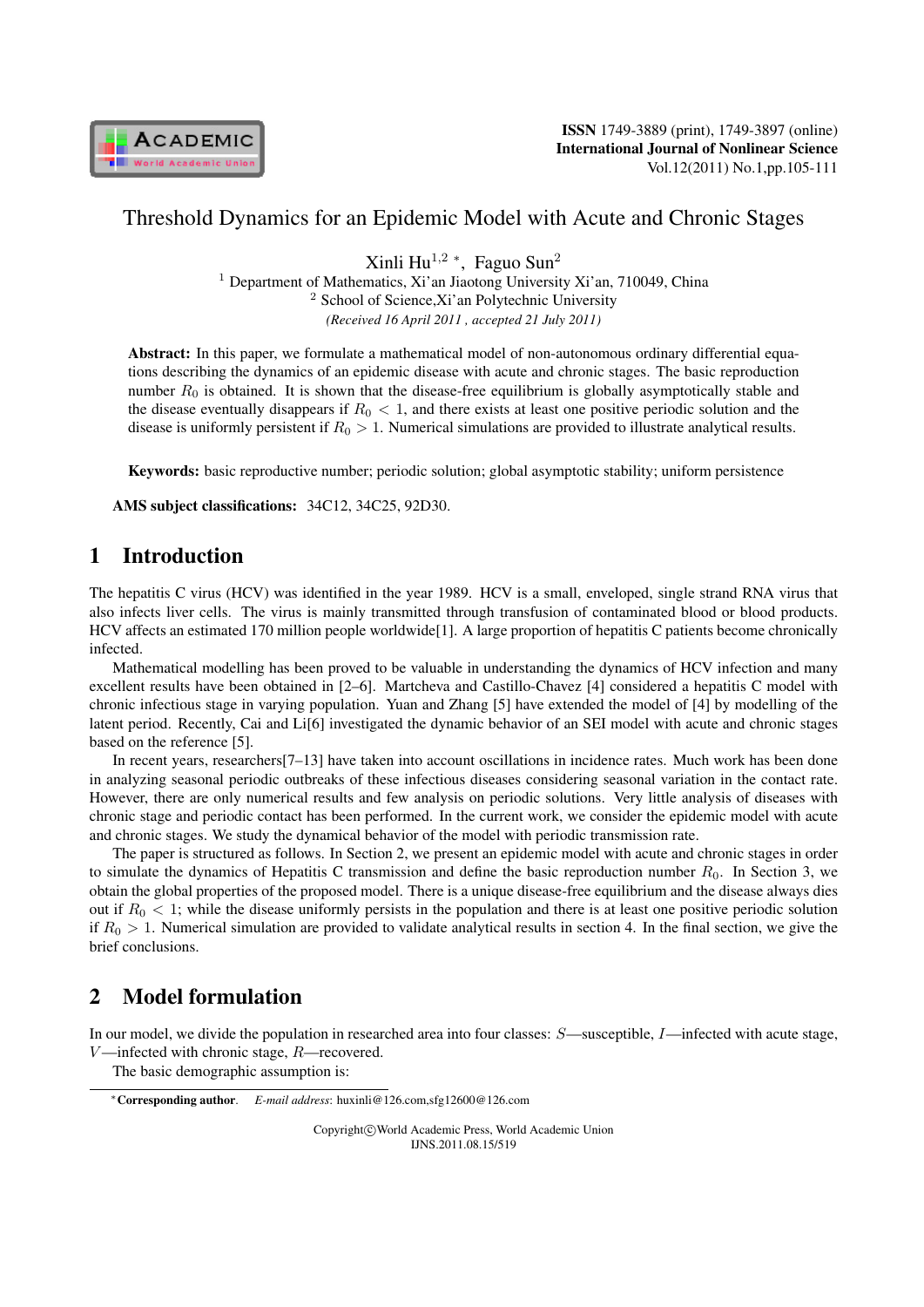- *∙* Λ is the recruitment rate of susceptible individuals into the population by birth or by immigration and the death rate is  $\mu$ .
- *∙* Only the acute and chronic stages are differentiated. Patients with either acute or chronic infections are capable of transmitting the disease. Once a person contacts with a infectious individual he must be infected.  $\beta_1(t)$  and  $\beta_2(t)$ are the transmission rate coefficient of the acute infective and the chronic infective, respectively.
- *• k* is the rate of progression to chronic stage from the acute stage.
- $\alpha_1$  and  $\alpha_2$  are the disease-induced death rate of the acute infective and the chronic infective, respectively.
- *•*  $\gamma_1$  and  $\gamma_2$  are the recovery rate of the acute stage and the chronic state.
- We assume that  $\beta_i(t)$  ( $i = 1, 2$ ) is periodic positive continuous functions in t with period  $\omega$  for some  $\omega > 0$ , other parameters are positive constant.

Under the above assumptions, we construct the following differential equations model:

$$
\begin{cases}\n\frac{dS}{dt} = \Lambda - \beta_1(t)SI - \beta_2(t)SV - \mu S, \\
\frac{dI}{dt} = \beta_1(t)SI + \beta_2(t)SV - (\mu + k + \alpha_1 + \gamma_1)I, \\
\frac{dV}{dt} = kI - (\mu + \alpha_2 + \gamma_2)V, \\
\frac{dR}{dt} = \gamma_1 I + \gamma_2 V - \mu R, \\
N = S + I + V + R,\n\end{cases}
$$
\n(1)

with initial condition  $(S(0), I(0), V(0), R(0)) = (S_0, I_0, V_0, R_0) \in \mathbb{R}^4_+$ .

It is obvious that any solution of system (1) with nonnegative initial values is unique and nonnegative.

Lemma 1 *System* (1) *has a unique and bounded solution with the initial value*

$$
(S_0, I_0, V_0, R_0) \in X := \mathbb{R}^4_+.
$$

*Further, the compact set*

$$
G := \{ (S, I, V, R) \in X : S + I + V + R \le \Lambda/\mu \}
$$

*is positively invariant set, which attracts all positive orbits in*  $X$ *.* 

**Proof.** From (1), the total population  $N(t)$  satisfies the following equation:

$$
\frac{dN}{dt} = \Lambda - \alpha_1 I - \alpha_2 V - \mu N \le \Lambda - \mu N.
$$

It is easy to see that the linear differential equation  $\frac{dN}{dt} = \Lambda - \mu N$  has a unique equilibrium  $N_0 = \Lambda/\mu$ , which is globally asymptotically stable. The comparison principle [14, Theorem B.1] implies that  $N(t)$  is ultimately bounded, and hence, the solutions of system (1) exist globally on the interval  $[0, \infty)$ .

And  $\frac{dN}{dt} \leq \Lambda - \mu N \leq 0$ , if  $N(t) \geq \frac{\Lambda}{\mu}$ , which implies that G is positively invariant with respect to system (1). This proves the lemma.  $\blacksquare$ 

Let  $(\mathbb{R}^n, \mathbb{R}^n_+)$  be the standard ordered *n*-dimensional Euclidean space with a norm  $\|\cdot\|$ . For  $u, v \in \mathbb{R}^n$ , we denote  $u \geq v$ , if  $u - v \in \mathbb{R}^n_+$ ;  $u > v$ , if  $u - v \in \mathbb{R}^n_+ \setminus \{0\}$ ; and  $u \gg v$ , if  $u - v \in Int(\mathbb{R}^n_+)$ .

Let A(t) be a continuous, cooperative, irreducible, and periodic  $n \times n$  matrix function with period  $\omega > 0$ ,  $\Phi_A(t)$  be the fundamental solution matrix of the linear ordinary differential equation

$$
\dot{x} = A(t)x.
$$

Let  $r(\Phi_A(\omega))$  be the spectral radius of  $\Phi_A(\omega)$ . By Perron-Frobenius theorem,  $r(\Phi_A(\omega))$  is the principle eigenvalue of  $\Phi_A(\omega)$ , in the sense that it is simple and admits an eigenvector  $v^* \gg 0$ . We present the following lemma from [15] for our discussion in the next section.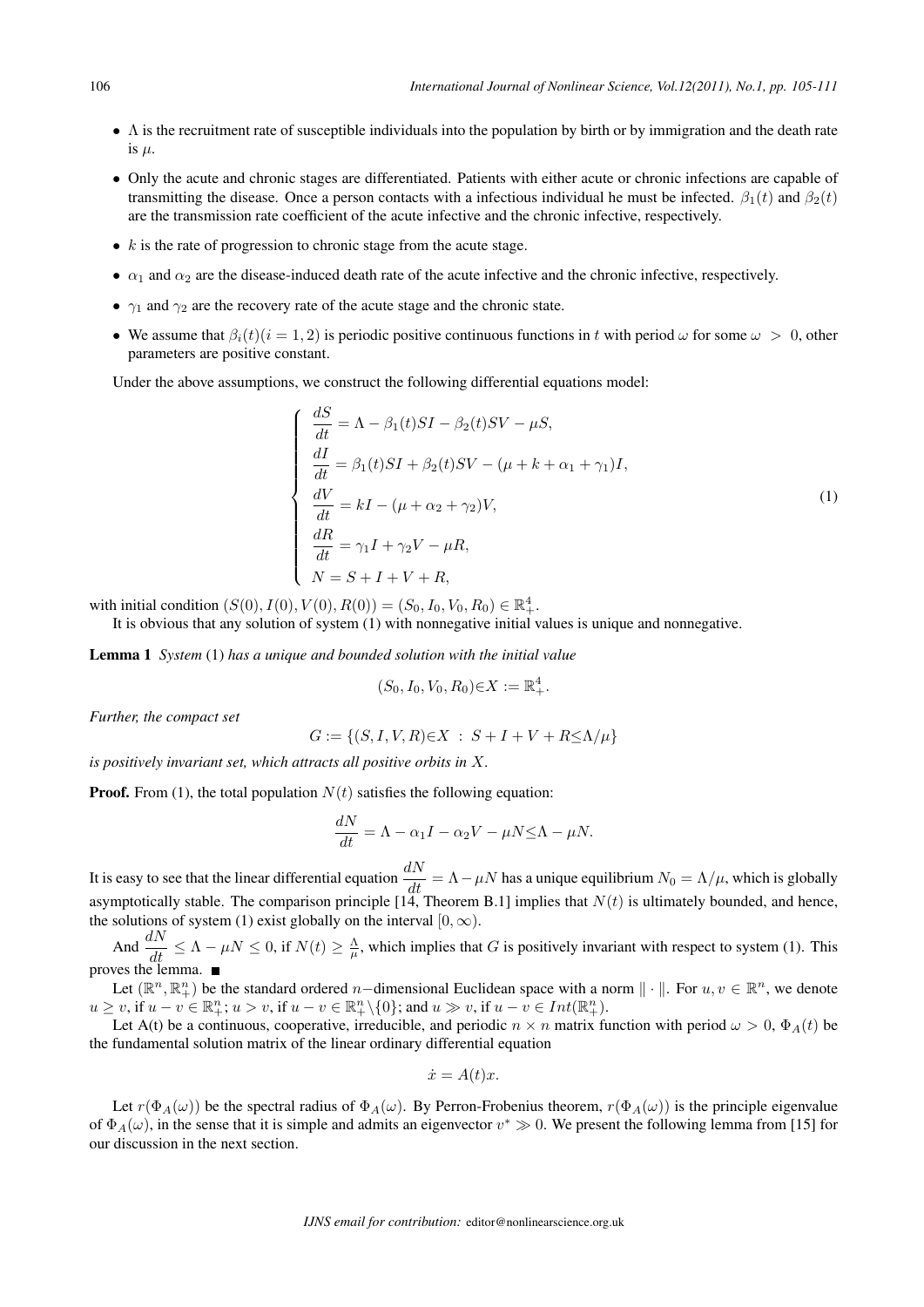**Lemma 2** Let  $\rho = \frac{1}{\omega} \ln r(\Phi_A(\omega))$ . Then there exists a positive  $\omega$ -periodic function  $v(t)$  such that  $e^{\rho t}v(t)$  is a solution  $\varphi f \dot{x} = A(t)x.$ 

It is easy to see that system (1) has exactly one disease-free equilibrium  $P_0(S_0, I_0, V_0, R_0) = (\Lambda/\mu, 0, 0, 0)$ . In what follows, we introduce the basic reproduction number  $R_0$  for system (1) according to the general procedure presented in [16]. We obtain

$$
F(t) = \begin{pmatrix} \beta_1(t)S_0 & \beta_2(t)S_0 \\ 0 & 0 \end{pmatrix}
$$

and

$$
V(t) = \begin{pmatrix} \mu + k + \alpha_1 + \gamma_1 & 0 \\ -k & \mu + \alpha_2 + \gamma_2 \end{pmatrix}.
$$

Assume  $Y(t, s)$ ,  $t > s$ , is the matrix solution of the linear  $\omega$ -periodic system

$$
\frac{dy}{dt} = -V(t)y.\tag{2}
$$

*,*

That is, for each  $s \in \mathbb{R}$ , the  $2 \times 2$  matrix  $Y(t, s)$  satisfies

$$
\frac{d}{dt}Y(t,s) = -V(t)Y(t,s), \quad \forall \ t \ge s, \quad Y(s,s) = I,
$$

where *I* is the 2 *×* 2 identity matrix. Thus, the monodromy matrix  $\Phi_{-V}(t)$  of (2) is equal to  $Y(t, 0), t \ge 0$ .

Let  $C_\omega$  be the ordered Banach space of all  $\omega$ -periodic functions from ℝ to ℝ<sup>2</sup>, which is equipped with the maximum norm  $||\cdot||$  and the positive cone  $C^{\perp}_{\omega} := \{\phi \in C_{\omega} : \phi(t) \geq 0, \forall t \in \mathbb{R}\}\.$  Then we can define a linear operator  $L : C_{\omega} \to C_{\omega}$ by

$$
(L\phi)(t) = \int_0^\infty Y(t, t - a)F(t - a)\phi(t - a)da, \quad \forall \ t \in \mathbb{R}, \quad \phi \in C_\omega.
$$
 (3)

Following [16], we call L the next infection operator, and define the basic reproduction number as  $R_0 := r(L)$ , the spectral radius of  $L$ .

It is easy to verify that system (1) satisfies assumptions  $(A1)-(A7)$  in [16]. Thus, we have the following result, which will be used in the proof of our main result in section 3.

Lemma 3 *([16, Theorem 2.2]) The following statements are valid:*

- *(i)*  $R_0 = 1$  *if and only if*  $r(\Phi_{F-V}(\omega)) = 1$ *.*
- *(ii)*  $R_0 > 1$  *if and only if*  $r(\Phi_{F-V}(\omega)) > 1$ *.*
- *(iii)*  $R_0 < 1$  *if and only if*  $r(\Phi_{F-V}(\omega)) < 1$ *.*

*Thus, the disease-free equilibrium*  $P_0$  *is locally asymptotically stable if*  $R_0 < 1$ *, and unstable if*  $R_0 > 1$ *.* 

### 3 Threshold dynamics

In this section, we will use the method developed in [16] to analyze the threshold dynamics of system (1).

**Theorem 4** If the basic reproduction number  $R_0 < 1$ , then the unique disease-free equilibrium  $P_0(\Lambda/\mu, 0, 0, 0)$  is glob*ally asymptotically stable and if*  $R_0 > 1$ *, it is unstable.* 

**Proof.** From Lemma 3, we know that if  $R_0 < 1$ , then  $P_0$  is locally asymptotically stable and if  $R_0 > 1$ ,  $P_0$  is unstable. We now prove the global attractivity of  $P_0$  for  $R_0 < 1$ .

Assume that  $R_0 < 1$ , again from Lemma 3, we have  $r(\Phi_{F-V}(\omega)) < 1$ . From (1), we know that

$$
\begin{cases}\n\frac{dI}{dt} \leq \beta_1(t)S_0I + \beta_2(t)S_0V - (\mu + k + \alpha_1 + \gamma_1)I, \\
\frac{dV}{dt} = kI - (\mu + \alpha_2 + \gamma_2)V,\n\end{cases}
$$
\n(4)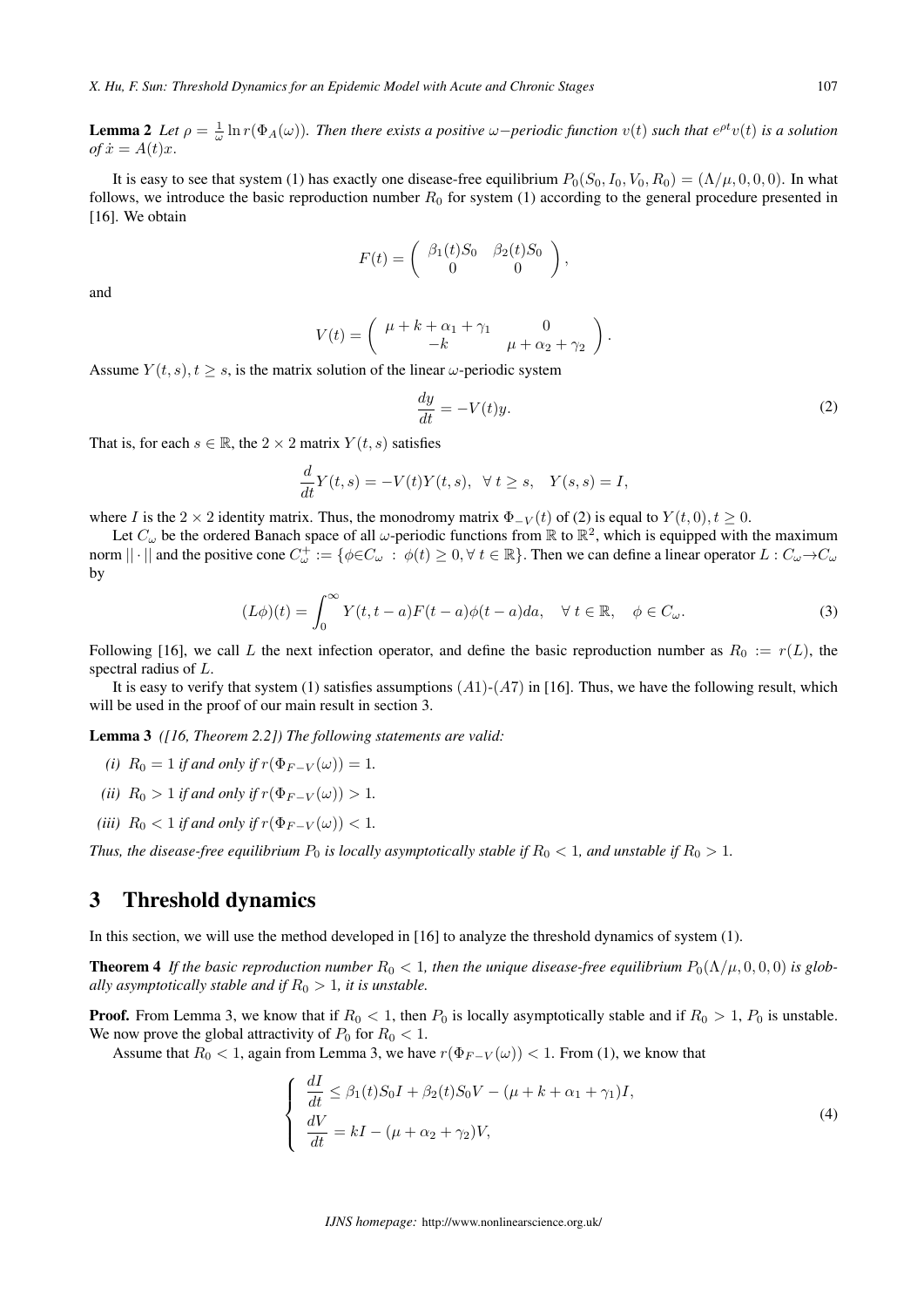for  $t \geq 0$ . Consider the following auxiliary system

$$
\begin{cases}\n\frac{d\bar{I}}{dt} = \beta_1(t)S_0\bar{I} + \beta_2(t)S_0\bar{V} - (\mu + k + \alpha_1 + \gamma_1)\bar{I}, \\
\frac{d\bar{V}}{dt} = k\bar{I} - (\mu + \alpha_2 + \gamma_2)\bar{V},\n\end{cases}
$$
\n(5)

By Lemma 2 and the standard comparison principle, there exists a positive,  $\omega$ -periodic function  $\bar{h}(t)$  such that  $J(t) \leq$  $e^{\theta t} \bar{h}(t)$  where  $\theta = \frac{1}{\sqrt{2}}$  $\frac{1}{\omega} \ln r(\Phi_{F-V}(\omega)) < 0$  and  $J(t) = (I(t), V(t))^T$ . Therefore, we get  $I(t) \to 0$  and  $V(t) \to 0$  as  $t\rightarrow+\infty$ . By the theory of asymptotic autonomous systems [17, Theorem 1.2], it then follows that  $S(t)\rightarrow S_0$  and  $R(t)\rightarrow 0$ as  $t \to +\infty$ . Therefore, the disease-free equilibrium  $P_0(\Lambda/\mu, 0, 0, 0)$  is globally asymptotically stable. This completes the proof. ■

**Theorem 5** If the basic reproduction number  $R_0 > 1$ , then the disease is uniformly persistent, i.e., there exists a  $\delta > 0$  $s$  *such that any solution*  $(S(t), I(t), V(t), R(t))$  *of system* (1) *with initial value*  $(S^0, I^0, V^0, R^0) \in \{(S, I, E, R) \in X \, : \, I > 0\}$  $0, V > 0, \}$  *satisfies* 

$$
\liminf_{t \to +\infty} I(t) \ge \delta, \text{and } \liminf_{t \to +\infty} V(t) \ge \delta,
$$

*and system* (1) *admits at least one positive periodic solution.*

#### Proof.

Define

$$
X_0 := \{ (S, I, V, R) \in X : I > 0, V > 0 \}, \quad \partial X_0 := X \backslash X_0.
$$

Let  $P: X \rightarrow X$  be the Poincaré map associated with system (1), i.e.,

$$
P(x^0) = u(\omega, x^0), \quad \forall x^0 \in X,
$$

where  $u(t, x^0)$  is the unique solution of system (1) with  $u(0, x^0) = x^0$ . It is easy to see that

$$
P^m(S^0, I^0, V^0, R^0) = u(m\omega, (S^0, I^0, V^0, R^0)), \quad \forall m \ge 0.
$$

We now prove that P is uniformly persistent with respect to  $(X_0, \partial X_0)$ . It is easy to show that X and  $X_0$  are positively invariant,  $\partial X_0$  is a relatively closed set in X, and P is point dissipative from Lemma 1.

Set

$$
M_{\partial} := \{ (S^0, I^0, V^0, R^0) \in \partial X_0 : P^m(S^0, I^0, V^0, R^0) \in \partial X_0, \forall m \ge 0 \}.
$$

We now show that

$$
M_{\partial} = \{ (S, 0, 0, R) \in X : S \ge 0, R \ge 0 \}.
$$
\n<sup>(6)</sup>

In fact, it is obvious that

$$
\{(S, 0, 0, R) \in X \; : \; S \ge 0, R \ge 0\} \subseteq M_{\partial}.
$$
\n(7)

For any ( 0 *,* <sup>0</sup> *,*  <sup>0</sup> *,* <sup>0</sup> ) *∈ ∂*0*∖{*(*,* 0*,* 0*,* ) : *≥* 0*, ≥* 0*}*, if <sup>0</sup> = 0*,*  <sup>0</sup> *>* 0, it is clear that () *>* 0 for all  $t > 0$ , from the third equation of (1), we have

$$
V(t) = [V0 + \int_0^t kI(t)e^{(\mu + \alpha_2 + \gamma_2)t}dt] \times e^{-(\mu + \alpha_2 + \gamma_2)t} > 0,
$$

for any  $t > 0$ .

For the case  $V^0 = 0, I^0 > 0$ , then  $S(t) > 0$  for any  $t > 0, \frac{dV}{dt}(0) = kI^0 > 0$ . Therefore,  $(S(t), I(t), V(t), R(t)) \notin$  $X_0$  for  $t > 0$  sufficiently small. That is to say, for any  $(S^0, I^0, V^0, R^0) \notin \{(S, 0, 0, R) \in X : S \ge 0, R \ge 0\}$ ,  $(S^0, I^0, V^0, R^0) \notin M_\partial$ . This implies that

$$
M_{\partial} \subseteq \{ (S, 0, 0, R) \in X : S \ge 0, R \ge 0 \}.
$$

Clearly, there is exactly one fixed point  $P_0 = (\Lambda/\mu, 0, 0, 0)$  of P in  $M_\partial$ . If  $(S, I, V, R)$  is a solution from  $M_\partial$ , then from(1), it follows that  $\lim_{t\to\infty} (S(t), I(t), V(t), R(t)) = P_0$ .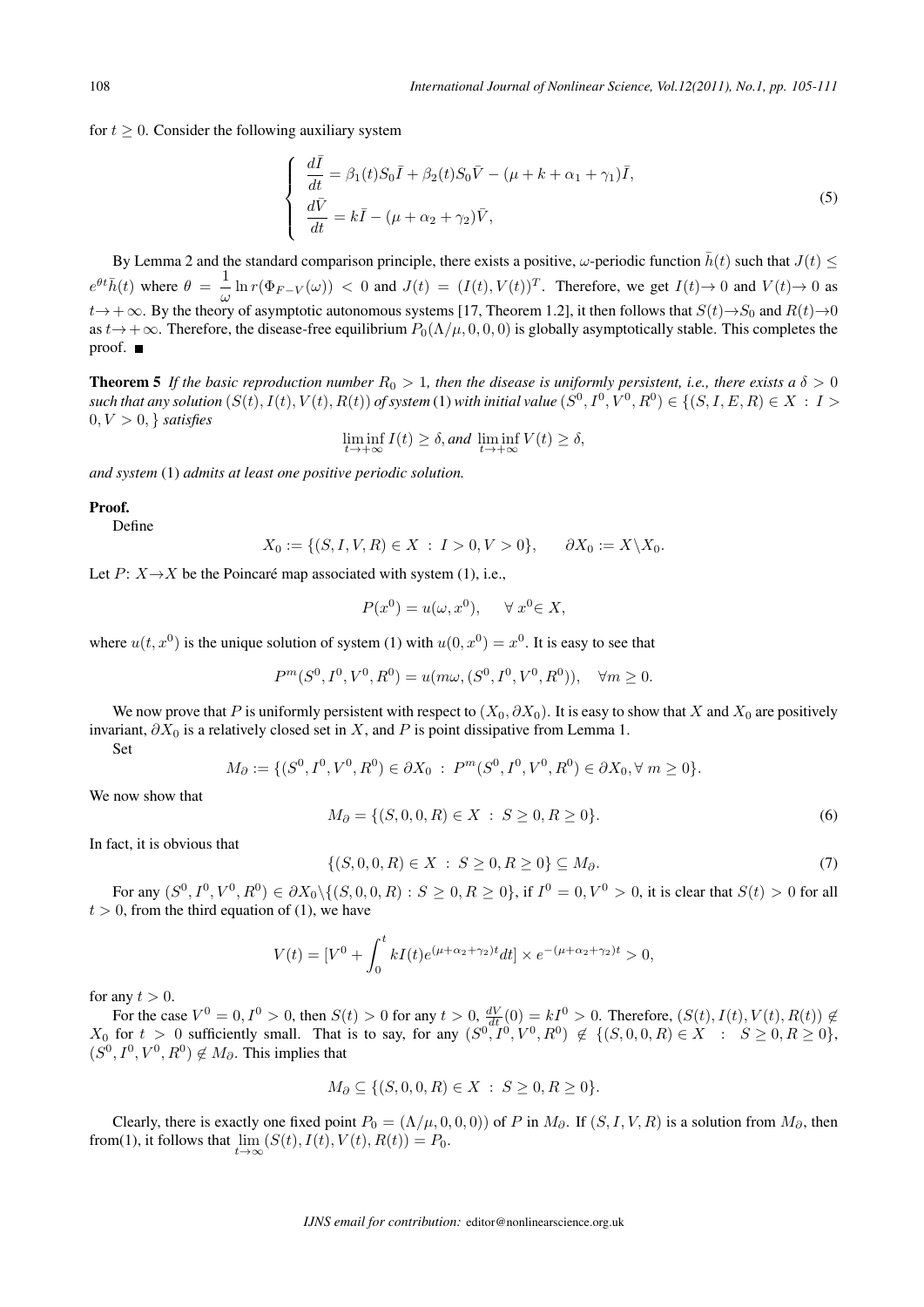Next, we prove that P is uniformly persistent with respect to  $(X_0, \partial X)$ . In the case where  $R_0 > 1$ , we have the following claims:

**Claim:** There exists a  $\sigma^* > 0$ , such that for any  $(S^0, I^0, V^0, R^0) \in X_0$  with *∣* $|(S^0, I^0, V^0, R^0) - P_0|$ |≤ $\sigma^*$ , we have

$$
\limsup_{m \to \infty} d(P^m(S^0, I^0, V^0, R^0), P_0) \ge \sigma^*.
$$
\n(8)

Suppose, by contradiction, that

$$
\limsup_{m \to \infty} d(P^m(S^0, I^0, V^0, R^0), P_0) < \sigma^*
$$

for some  $(S^0, I^0, V^0, R^0) \in X_0$ . Without loss of generality, we assume that  $d(P^m(S^0,I^0,V^0,R^0),P_0)<\sigma^*,$  for all  $m\geq 0.$  It follows that

$$
||u(t,P^m(S^0,I^0,V^0,R^0))-u(t,P_0)||<\sigma,\forall\;m\geq 0,\forall\;t\in[0,\omega].
$$

For any  $t \ge 0$ , let  $t = m\omega + t'$ , where  $t' \in [0, \omega)$ , and m is the largest integer less than or equal to  $\frac{t}{\omega}$ . Therefore, we have

$$
||u(t, (S^0, I^0, V^0, R^0)) - u(t, P_0)||
$$
  
= 
$$
||u(t', P^m(S^0, I^0, V^0, R^0)) - u(t', P_0)|| < \sigma, \forall t \ge 0.
$$

Note that  $(S(t), I(t), V(t), R(t)) = u(t, (S^0, I^0, V^0, R^0))$ . It then follows that  $\frac{\Lambda}{\mu} - \sigma \leq S(t) \leq \frac{\Lambda}{\mu} + \sigma, 0 \leq I(t) \leq \frac{\Lambda}{\mu}$  $\sigma, 0 \le V(t) \le \sigma, 0 \le R(t) \le \sigma$ . Thus, from system (1) we obtain

$$
\begin{cases}\n\frac{dI}{dt} \geq \beta_1(t) \left(\frac{\Lambda}{\mu} - \sigma\right) I + \beta_2(t) \left(\frac{\Lambda}{\mu} - \sigma\right) V - (\mu + k + \alpha_1 + \gamma_1) I, \\
\frac{dV}{dt} = kI - (\mu + \alpha_2 + \gamma_2) V.\n\end{cases} \tag{9}
$$

By Lemma 3, we know that  $r(\Phi_{F-V}(\omega)) > 1$ , then we can choose  $\sigma > 0$  small enough such that  $r(\Phi_{F_{\sigma}-V}(\omega)) > 1$ , where

$$
F_{\sigma}(t) = \begin{pmatrix} \beta_1(t)(S_0 - \sigma) & \beta_2(t)(S_0 - \sigma) \\ 0 & 0 \end{pmatrix}.
$$

Again by Lemma 2 and the standard comparison principle, we know that there exists a positive,  $\omega$ -periodic function  $v_2(t)$  such that  $J(t) \le v_2(t)e^{p_2t}$  where  $J(t) = (I(t), V(t))^T$  and  $p_2 = \frac{1}{\omega} \ln r(\Phi_{F_\sigma - V}(\omega)) > 0$ , which implies that  $I(t) \to \infty$  and  $V(t) \to \infty$  as  $n \to \infty$ . This leads to a contradiction.

The above claim implies that  $P_0(\Lambda/\mu, 0, 0, 0)$  is isolated invariant set in X and  $W^s(P_0) \cap X_0 = \phi$ . Note that every orbit in  $M_{\partial}$  approaches to  $P_0$ , and  $P_0$  is acyclic in  $M_{\partial}$ . By [18, Theorem 1.3.1], we obtain that  $P$  is uniformly persistent with respect to ( $X_0$ ,  $\partial X_0$ ). It follows from [18, Theorem 3.1.1], the solutions of system (1) are uniformly persistent with respect to  $(X_0, \partial X_0)$ , that is, there exists a  $\delta > 0$  such that any solution  $(S(t), I(t), V(t), R(t))$  of system (1) with initial value  $(S^0, I^0, I^0, R^0, V(t)) \in X_0$  satisfies  $\liminf_{t \to +\infty} E(t) \ge \delta$  and  $\liminf_{t \to +\infty} I(t) \ge \delta$ .

Furthermore, [18, theorem 1.3.6] implies that *P* has a fixed point  $(S^*(0), I^*(0), V^*(0), R^*(0)) \in X_0$ . Then  $S^*(0) \ge 0$ ,  $I^*(0) > 0, V^*(0) > 0$ *, and*  $R^*(0) ≥ 0$ *. We further prove that*  $S^*(0) > 0$  *and*  $R^*(0) > 0$ *. Suppose not, if*  $S^*(0) = 0$ *,* then we obtain

$$
S^*(t) = \exp\left(\int_0^t (\mu + \beta_1(\xi)I(\xi)/N(\xi) + p) d\xi\right) \times
$$

$$
\Lambda \int_0^t \exp\left(\int_0^{\xi} (\mu + \beta_1(\zeta)I(\zeta)/N(\zeta) + p) d\zeta\right) d\xi > 0, \forall t > 0.
$$

The periodicity of  $S^*(t)$  implies  $S^*(n\omega) = S^*(0) = 0$ , it is a contradiction. Similarly, we can prove that  $R^*(0) > 0$ . Therefore,  $(S^*(t), I^*(t), V^*(t), R^*(t))$  is a positive  $\omega$ -periodic solution of system (1).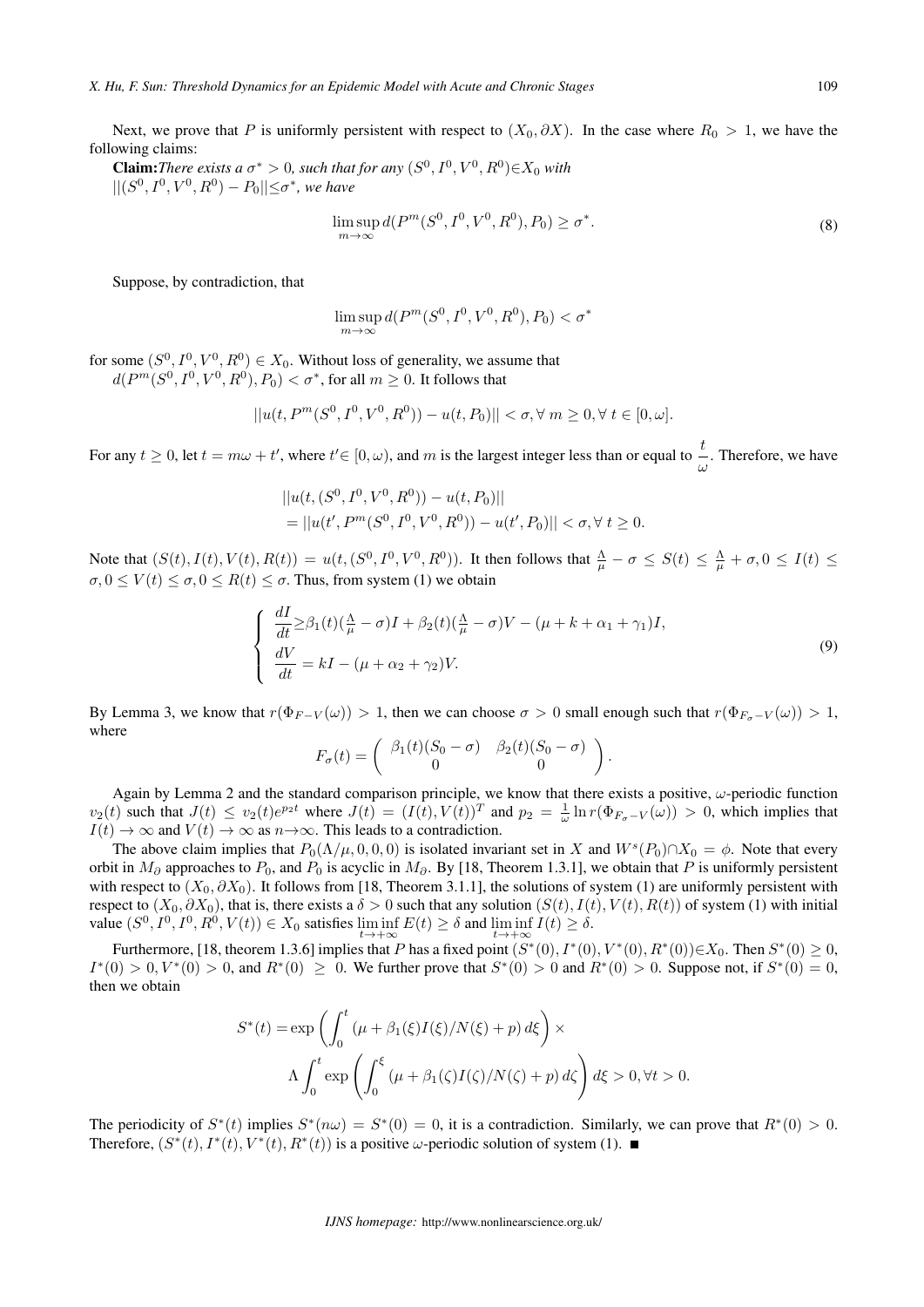

Figure 1: The global asymptotic stability of the disease-free equilibrium  $P_0$  when  $R_0 = 0.8672$ .



Figure 2: The existence of a periodic solution when  $R_0 = 26.23$ .

### 4 Numerical simulations

From our theoretical results we see that  $R_0$  is a threshold parameter to determine whether or not the disease persists in the population. Our numerical simulations in this section will demonstrate the asymptotical behavior of (1) in different cases.

The model parameters with time unit as 1 month are taken as:  $\Lambda = 10$ ,  $\mu = 1/12$ ,  $k = 1/6$ ,  $\alpha_1 = \alpha_2 = 0.5$ ,  $\gamma_1 = 0.5$ ,  $\gamma_2 = 1/6$ ,  $\beta_1(t) = a_0(1.1 + \sin \frac{\pi t}{6})$  and  $\beta_2(t) = b_0(1.1 + \sin \frac{\pi t}{6})$ .

 $a_0$  and  $b_0$  are used in the simulation to demonstrate the asymptotical behavior of the solutions. For the small  $a_0 =$ 0.008 and  $b_0 = 0.005$ , numerical simulation gives the basic reproductive number  $R_0 = 0.8672$ . The simulation shows that the disease dies out (see Figure 1) . The simulation results are the same as what we got in Theorem 3.1.

For the large  $a_0 = 0.01$  and  $b_0 = 0.008$ , numerical simulation gives the basic reproductive number  $R_0 = 26.23$ , then Theorem 3.2 indicate that system 1 has one positive periodic solution and the disease keeps persistent in the population. Figure 2 confirm this conclusion, and the simulation suggests that in the case where  $R_0 > 1$ , every solution with nontrivial initial data is asymptotic to a periodic solution (see Figure (2) ). From the numerical point of view, there exists a unique global attractive positive periodic solution. It is worth studying the uniqueness and stability of positive periodic solution of model (1) in the case where  $R_0 > 1$ . We leave these challenging problems for further investigation.

### 5 Conclusions

In this paper, we have formulated a compartmental epidemic model with acute and chronic stages. The dynamics of the disease transmission are analyzed, and the basic reproductive number  $R_0$  is determined. It is proved that  $R_0$  is the threshold to distinguish the disease extinction or persistence. It shows that the disease-free equilibrium is globally asymptotically stable if  $R_0 < 1$ , while the disease persists if  $R_0 > 1$  and the system has one positive periodic solution.